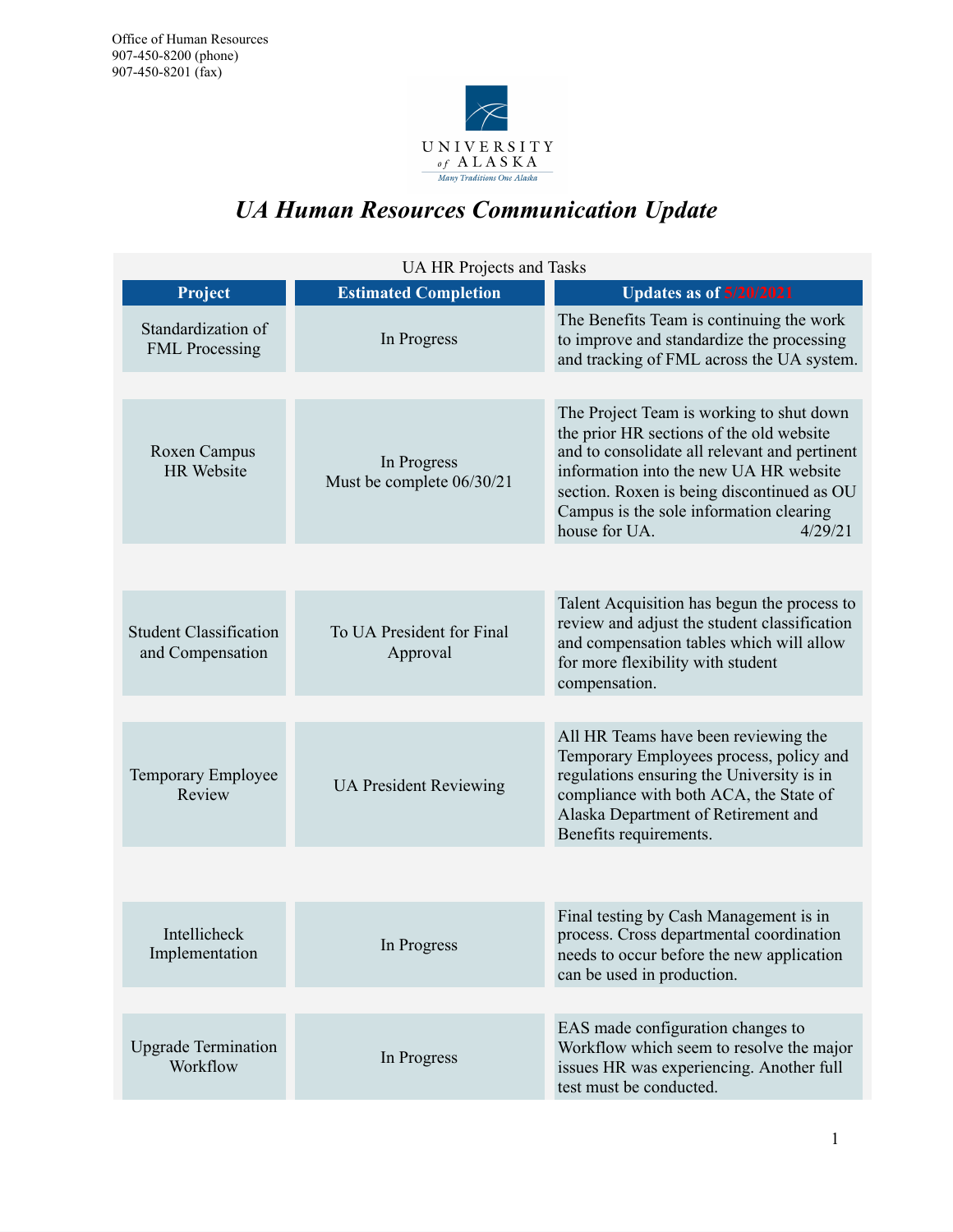

| Testing to<br>Decommission<br>Talkeetna                             | No Date Provided for 2021 | HR needs to test all of their SQR programs<br>to ensure they continue to work in the new<br>Pro C language after the migration. |
|---------------------------------------------------------------------|---------------------------|---------------------------------------------------------------------------------------------------------------------------------|
|                                                                     |                           |                                                                                                                                 |
| Testing HR's B9 admin<br>pages to align with<br>EAS required format | December 2022             | 11 of HR's 16 custom / modified pages are<br>tested, approved or no longer needed.                                              |
|                                                                     |                           |                                                                                                                                 |
| <b>FN/FR</b> Definition<br>Changes                                  | June 2021                 | UA HR to review the current definitions of<br>regular, non-represented faculty and<br>propose updates.                          |
|                                                                     |                           |                                                                                                                                 |
| Post-COVID<br>Workplace                                             | Fall 2021                 | A cross-functional, cross-campus team is<br>developing the framework for the<br>post-COVID workplace.                           |

Human Resources is making improvements to the HR System, benefits, and procedures to better serve employees. This is an update on projects currently in progress. Our projects are a team effort. As we improve our processes, we communicate with those directly impacted throughout the system.

## *Process Improvement Projects and Tasks*

## **Standardization of FML processing**

The Employee Transitions and Benefits team is continuing the work to improve and standardize the processing and tracking of Family Medical Leave across the UA system. This includes assessing current processes, establishing common tracking methods and new streamlined processes to implement new tools to collect and manage FML requests efficiently and securely.

Update as of  $9/24/2020$ : The team is continuing to manage the Emergency Family and Medical Leave Expansion Act (EFMLEA) leave with the FML process. The request form has been created in NextGen with validation being done by staff from general counsel and the President's Office. Additional data fields have been requested for the portal, and the HR Systems Team is working on that request. The next step will be to complete the functional testing of the FML portal prior to full implementation.

## **UA HR Website**

A project plan is in place to develop one UA HR webpage. The Project Team was assembled and met weekly. The team is continually working with each area of HR to ensure the new webpage will help better serve the customers. This project will turn into a coordinated task once the move from Roxen is complete.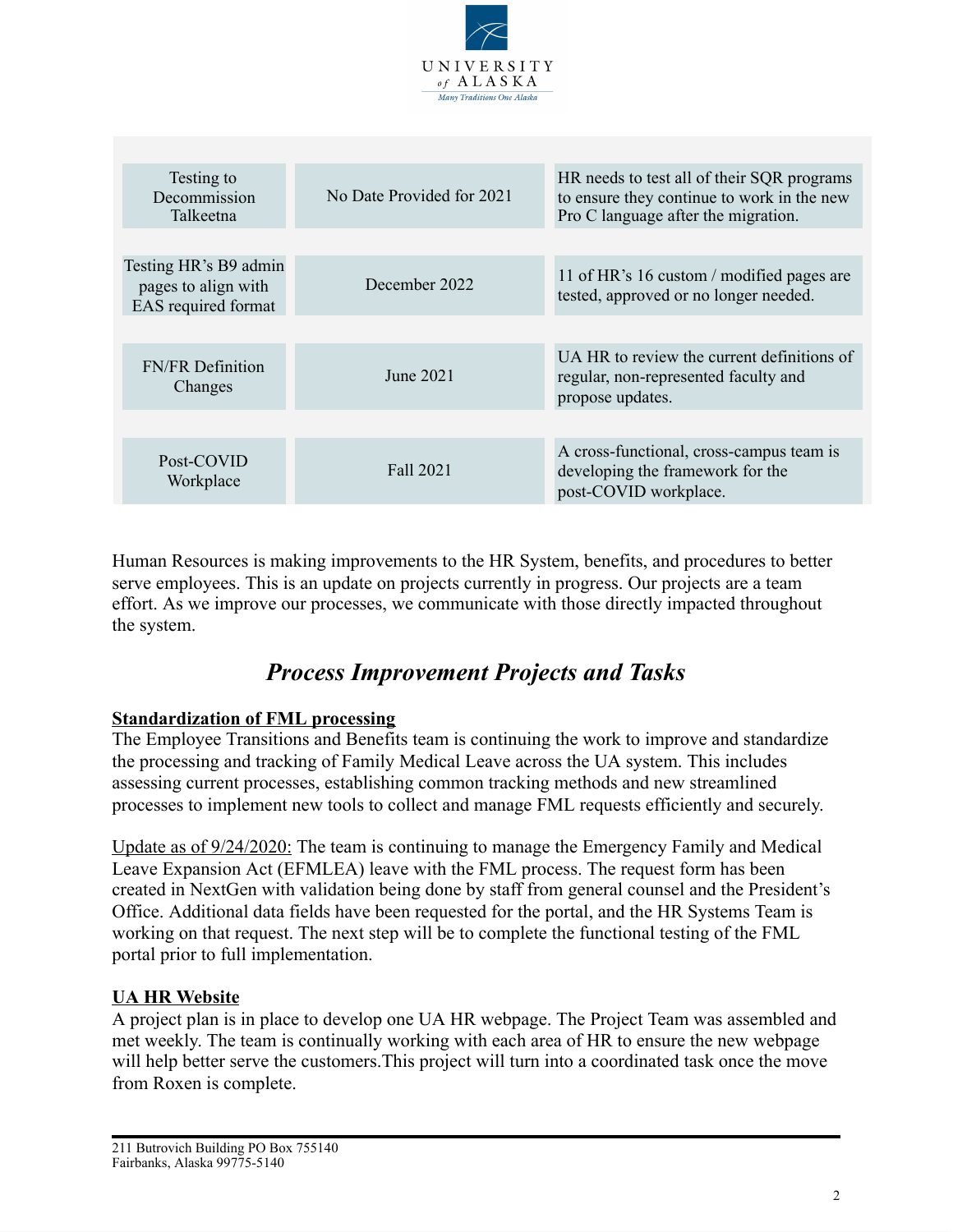

As of 3/5/2021: The Project Team has met with all directors. The Benefits, Labor and Employee Engagement, and the Talent Acquisition page have gone live. The HR Coordinator page has the structure built and is working on adding content. OIT is assisting HR with the transfer from Roxen over to UA Campus (4/29/21) and a new project team will be put in place by mid summer 2021.

## **Student Classification and Compensation**

Talent Acquisition has begun the process to review and adjust the student classification and compensation tables. This will allow the university to have more flexibility in being able to adjust for changes to minimum wage and review how many student classifications are needed.

Update as of 02/05/2021: The Student Class and Comp work team has presented the draft potplas to the UA President, changes were requested, and the proposal has been returned for final approval.

## **Temporary Employee Review**

Talent Acquisition in conjunction with Operations, Employee Transitions and Benefits, and Customer Service, are reviewing Temporary Employees' processes, policies and regulations. This will allow the University to be in better compliance with both ACA and The State of Alaska Department of Retirement and Benefits requirements.

Update as of 05/18/2021: The Temp Work Team has presented the proposal to the UA President, it has been returned for minor updates before final review and approval. Due to FY end requirements, proposed implementation date is October 2021.

## **Faculty Hiring Process Improvement**

Talent Acquisition has begun the process to review and adjust the faculty hiring process within myUA. This will allow all MAUs to use a singular process and singular language to hire staff. It will also reduce some of the current statuses being used within myUA.

Update as of 05/18/2021: The work team has reviewed requirements and is working on language and statuses within myUA.

#### **Post-COVID Workplace Project**

HR is leading a cross-functional, cross-campus team to research and identify the University of Alaska workplace after the COVID pandemic.

Update as of 05/18/2021: The employee and student experience surveys are complete. Results are being reviewed by the Transition Monitoring Team. The supervisor survey is under development. BOR policy changes are not needed. The project team is reviewing the telework regulations and for needed revisions. The Technical Expertise Resources group is finalizing a risk register to document liability and risks in implementing a long-term remote work arrangement. The risk register and survey results will help formulate the changes to regulation and administrative guidelines.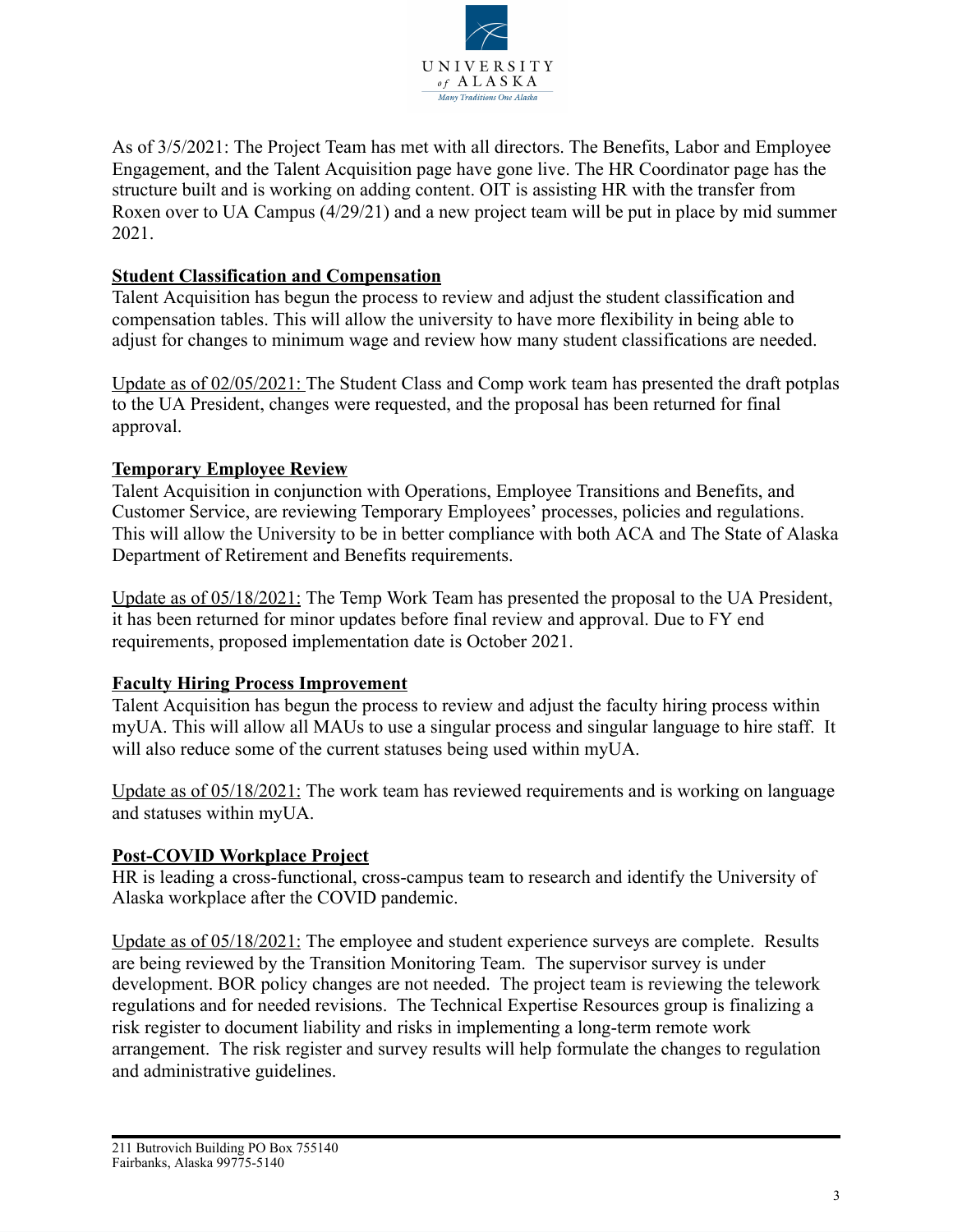

## **FN/FR Alignment Proposal**

Current definitions of regular, non-represented faculty (FN/FR) are based upon contract length, rather than duties or responsibilities. This leads to confusion, data integrity issues, and potential disparity in leave benefits. The Talent Acquisition team, Labor & Employee Engagement team, and the Personnel Team are drafting proposed changes to redefine these two employee classifications based upon the employees' roles at the University.

Update as of 05/18/2021: The upcoming changes will be routed to HR Coordinators, Budget Workteam, Institutional Research, and Cost Analysis for feedback. The feedback received was reviewed by the team and will be incorporated into the final documents outlining the changes. That final version, including an implementation plan, will be finalized by 5/26/21 and sent out to HR Coordinators, Budget Workteam, and Campus Leadership.

## *Required Projects and Tasks*

## **Intellicheck Implementation**

HR Accounting, Data Center Operations, EAS and HR Information Systems (HRIS) are working together to implement a new check printing software.

*Update as of 5/19/21:* HR Accounting completed testing of the audit control report. HR Accounting and Payroll are completing a final review of the test pay stubs. Cash Management is performing the final review of the test check prints. Cross departmental coordination needs to occur before this application can be transferred to production.

#### **Testing HR's B9 Admin Pages for Format Alignment with the Rest of UA**

HR was the first functional area to test B9 transformed pages and because of this, the format they were delivered in is not the same as all of the other B9 pages used today by other functional areas. EAS requested that HR retest all of their B9 administrative pages a second time to bring them in alignment with the more recently delivered B9 administrative pages allowing EAS to support each page into the future

*Update as of 5/19/2021:* 11 of HR's 16 custom / modified pages are tested, approved or no longer needed in production. One new page was recently tested and the errors were shared with the sub-contractor, Morphis, for resolution. However, the B8 test environment is so old now that it is no longer a good comparison for HR's pages. Currently in progress is getting the sub-contractor view only access to Banner production so they can see how HR's pages are supposed to function.

## **Testing to Decommission Talkeetna**

OIT needs to migrate Banner and other dependent applications off of the unsupported Talkeetna cluster to new and supported hardware before the upcoming generator test. HR will need to test all of their operational functions that are part of this migration.